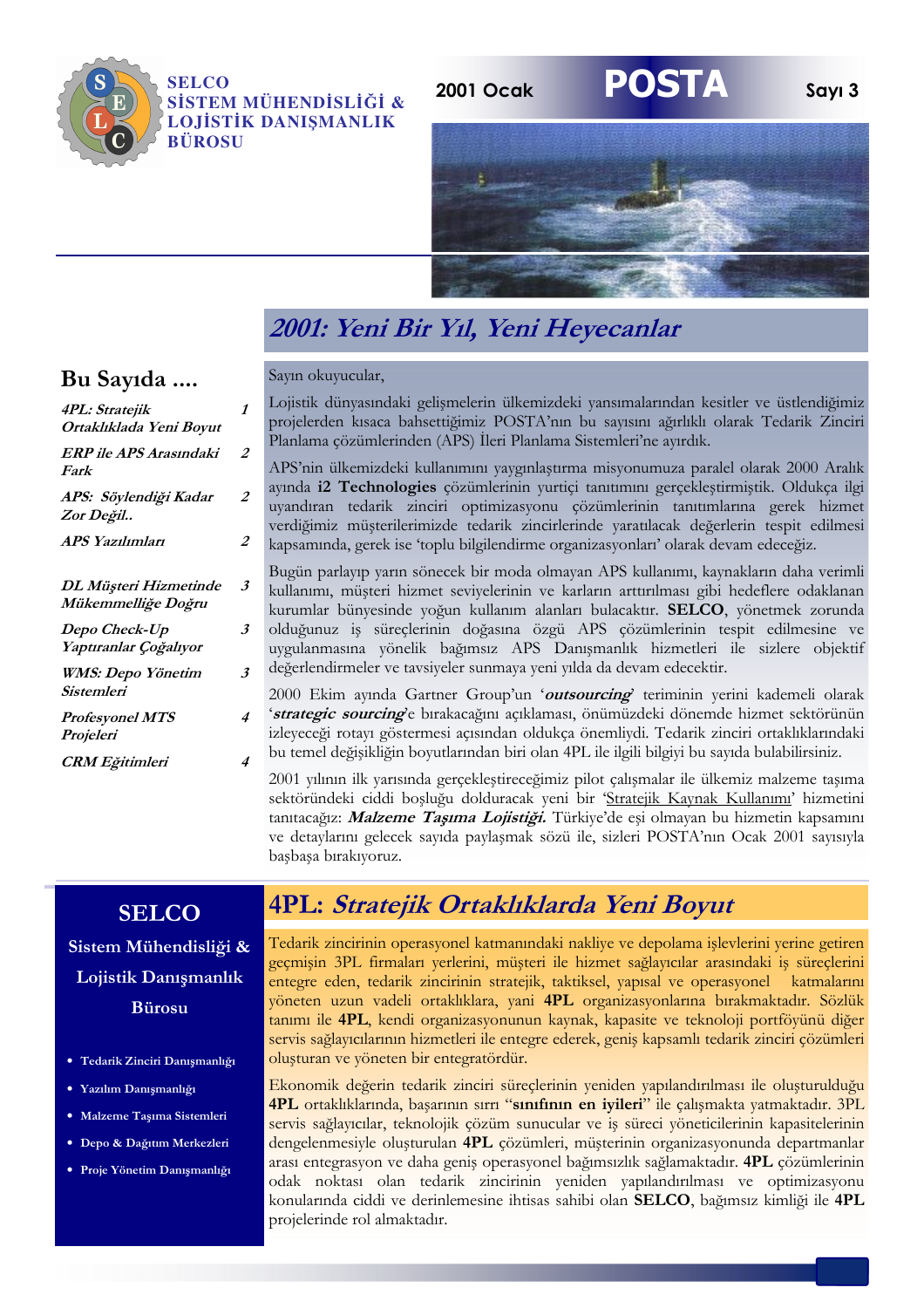# **POSTA**

# A P.S



#### **ERP** ile APS Arasındaki Fark

Kurumsal Kaynak Planlama (ERP) Sistemleri, işletmedeki iş süreçlerinin yarattığı bilgilerin tüm kurum boyuna şeffaflaştırılması ve organizasyon fonksiyonlarının entegre edilmesini sağlamakta, bilgi girişi ve paylaşımındaki verim artışı ile değer yaratmaktadır.

İleri Planlama Sistemleri (APS) ise, ERP ve uç üretim noktalarından alınan talep-kaynak bilgilerini, firmanın yapısını modelleyen algoritmalar ile bezenmiş APS çözücülerini kullanarak, işletmenin kaynak kısıtlarına sadık ve optimum performans ile çalışmasını sağlayacak gerçekçi çizelgelere dönüştürmekte, tedarik zincirinin her katmanındaki kararverme mekanizmalarının optimum çözümler oluşturmasını sağlamaktadır.

Karar-verme mekanizmalarına temel oluşturan APS, ERP uygulamalarının aksine firma organizasyonunun tamamı değil, sadece konu uzmanları tarafından kullanıldığından, hayata geçiş ve geri-ödeme süreleri ERP'ye kıyasla daha kısa olmaktadır.

# **APS**



Söylendiği Kadar Zor Değil, Göründüğü Kadar Güzel

APS, müsteri isteklerini tedarik zinciri boyundaki kaynak kısıtlarına ve kurumsal hedeflere uygun olarak karşılayabilen ve gerçekleştirilebilir plan ve çizelgeler oluşturulabilen karar destek araçlarıdır. Kaynak kısıtlarını gözardı eden veya tedarik zinciri ölçeğinde kullanmayan, yüksek hafıza gereksinimi isteyen, merkezi veritabanı haberleşme tekniklerini kullanan (MRP, MRP II) sistemlerin aksine APS, yüksek veri erişimi teknolojilerini kullanarak binlerce alternatif senaryoyu, işletmenin gerçek kapasite kısıtlamalarını gözönüne alarak, dakikalar mertebesinde değerlendirebilirler.

APS, müşteri ve ürün portföyü yönetimi gibi stratejik, ağ tasarımı gibi yapısal, tedarik zinciri planlaması gibi taktiksel ve üretim çizelgeleme, depolama ve dağıtım planlama gibi operasyonel katmanlarda etkin çözümler oluşturmaktadır. APS'nin karar destek sistemi olarak artı değer kattığı alanlar aşağıdaki başlıklar altında toplanabilir:

- · Şebeke Tasarımı
- · Talep Planlaması
- · Ürün Portföy Yönetimi
- · Tedarik Planlaması
- · Üretim Planlaması ve Çizelgeleme

· Malzeme Taşıma Sistemleri

- · Teslim Süresi Planlaması
- · Tedarik Zinciri Planlaması
- · Envanter Yönetimi
- · Dağıtım ve Nakliye Planlaması
	- · Müşteri Servis Yönetimi Planlaması
	- · İşgücü Planlaması

# **APS**







#### **APS** Yazılımları

APS yazılımları, genel olarak *optimizasyon, kısıt bazlı* ve simulasyon olmak üzere üç ayrı çözüm sınıfından çözücüler kullanmaktadır ki, çözücü yaratım sektörü kendi başına dünya pazarında ciddi bir sektör haline gelmiştir.

Planlayıcı ve uygulayıcı olarak iki ana başlık altında toplanabilen Tedarik Zinciri Yazılımlarının 2004 senesine kadar entegre olarak çalışan tek bir paket altında toplanacağı öngörülmektedir; o güne kadar ise, bu yazılımları birbirleri ile haberleşerek, ama bağımsız olarak çalıştıklarını görmeye devam edeceğiz.

Kurulu ERP sistemlerine entegre olduklarında çok daha verimli olarak çalısan APS yazılımları, 1996 senesinden itibaren ülkemizde de kullanılmaktadır. Ülkemizdeki APS kurulumlarını gerçekleştiren i2 Technologies, Manugistics, SAP, interBiz firmaları, küresel kimlikleri ile tedarik zinciri ağlarının optimum şekilde işletilmesini sağlamaktadır. SELCO, APS yazılımlarındaki uzmanlığı ile müşterilerinin lojistik süreçlerindeki 'değer' fırsatlarını tespit etmekte ve bağımsız kimliği ile uygulamaya geçişi hızlandırmaktadır.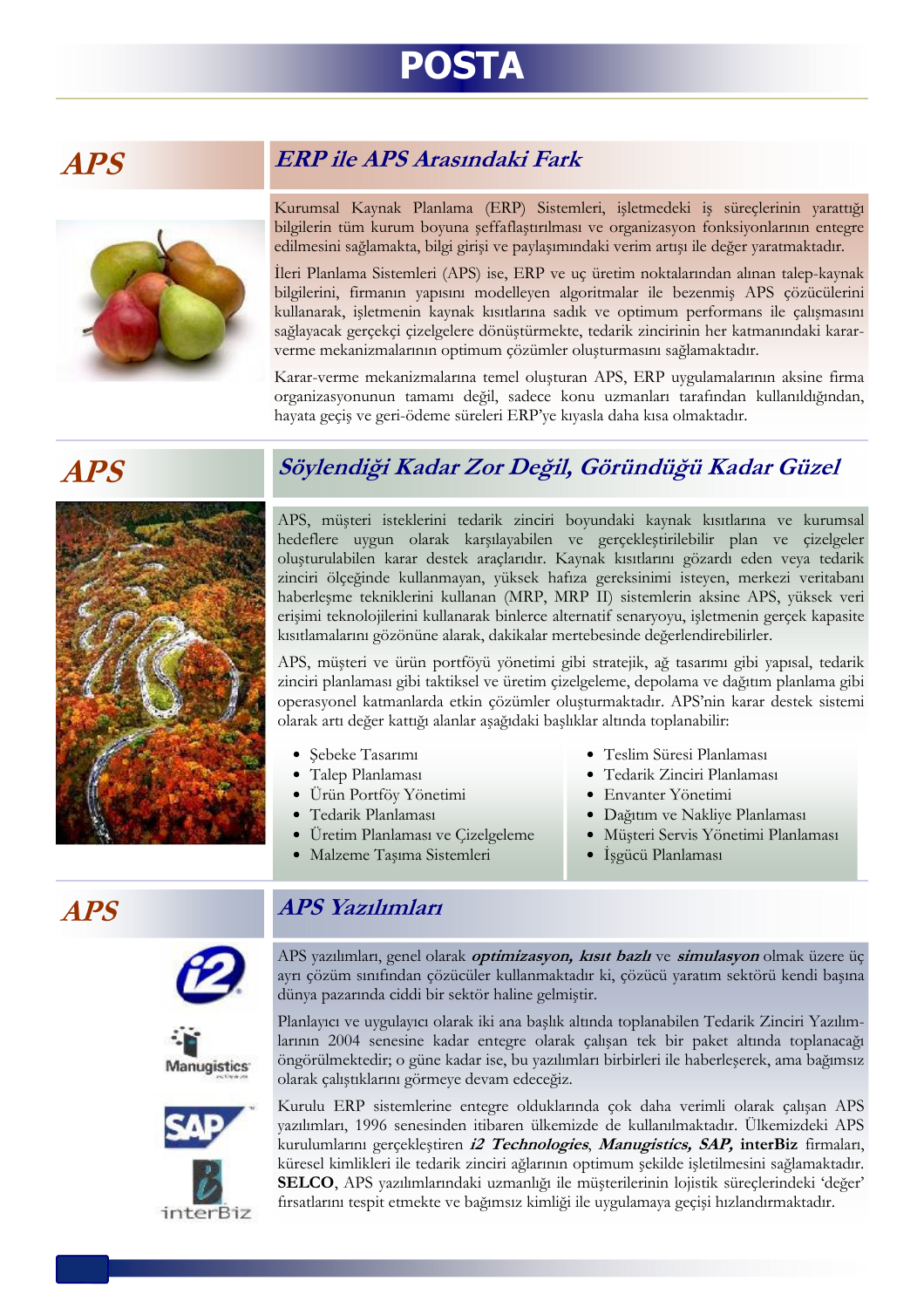# POSTA

# DL'de Müşteri Hizmetinde Mükemmelliğe Doğru

Endüstrivel temizlik ürünleri ve hijven sistemleri alanında sektör lideri olarak oteller, restoranlar, fast-food ve catering sirketleri, fabrikalar, hastaneler, çamaşırhaneler, askeri kuruluslar, okullar, vivecek ve icecek endüstrisine hizmet sunan DiverseyLever, sürekli gelisim prensipleri çerçevesinde, müşteri hizmet seviyesini daha iyi seviyelere çekerken, stok maliyetlerini de daha az seviyelere indirmek için SELCO ile birlikte bir proje çalışması gerçekleştirdi.

DiverseyLever'in Tedarik Zinciri Müdürü Selim Ergün, "Müşteri odaklı tedarik zinciri organizasyonumuzun sirketimizin misyonuna daha iyi hizmet verebilmesi için, SELCO ile 2001 yılı envanter yönetim stratejisini belirleyen bir çalışma gerçekleştirdik. Projemiz stokların dağıtım kanallarındaki optimum seviyelerini belirlememizi ve tedarik zincirinin değişik senaryolara karşı nasıl tepki vereceği ile ilgili gerekli modellemeyi sağladı. Bu aşamadan sonra sıra, gelişmelerimize ayak uydurabilecek alt yapıya sahip bu değerli projenin sonuçlarını, gerçek hayatta uygulamaya geldi" diyerek, proje çalışmasını özetledi.

#### Deposuna Check-up Yaptıranlar Çoğalıyor

UNILEVER, Gebze'de kurulu olan dağıtım merkezinin 5 yıllık stratejik çalışma planının belirlenmesine referans olması amacıyla, SELCO'dan Depo Check-up & Geliştirme Programı'nı aldı. UNILEVER grubuna bağlı firmaların üretiği deterjan, kozmetik, endüstriyel hijyen malzemeleri, çay ve diğer ithal ürünlerinin Türkiye çapındaki dağıtımının organize edildiği Gebze Ana Depo'su, 30,000 m<sup>2</sup>'lik alanı ile Türkiye'nin en büyük ve en yoğun dağıtım merkezlerinden biridir.

UNILEVER Lojistik Müdürü Nevin Gökgöz Sindel, "Depomuzun dışarıdan bir gözle değerlendirilmesi ve gelişme alanlarının tespit edilmesi beklentisi ile başlayan bu çalışmanın, 8 haftalık gerçekten disiplinli ve metodik bir çalışma sonunda beklentilerimizi gerçekleştirdiğini söyleyebilirim" diyerek özetlediği çalışmanın en büyük faydasını, geliştirme alanlarının ve problemlerin sistematik, tarafsız bir biçimde ortaya konulması olduğunu belirterek, Depo Check-up & Geliştirme Programi'nı kendilerini ölçmek, ileriye dönük gelişme alanlarını tespit etmek isteyen firmalara tavsiye ettiğini ekledi.

#### **WMS: Depo Yönetim Sistemleri**

Geleneksel olarak hammadde, yarımamul ve son ürünleri dış ortam etkilerinden korumak amacıyla kullanılan depolar, bugün çehre değiştirerek müşteriye hizmet eden ve lojistik süreçleri destekleyen yeni bir kimliğe bürünmüşlerdir. WMS yazılımları, tedarik zincirinin halkaları arasında yastık görevi gören depo ve dağıtım merkezlerindeki stok, ekipman, işgücü kaynaklarının ve depolama lojistik süreçlerinin bir bütün olarak yönetimini sağlamaktadırlar. Kurum içinde yapılan üretim, satınalma, lojistik planlama, sipariş yönetimi ile satış kanalları boyunca yaşanan taleplerin karşılanmasına imkan veren operasyonları yöneten WMS, barkod ve RF iletişim teknolojileri ile birlikte kullanıldığında depolama ve dağıtım lojistik verimini azami seviyeye çıkarabilmektedir.

Dağıtım kanallarının etkin yönetiminin yarattığı rekabet avantajı ve kurumların tedarik zincirlerine bakışlarında yaşadıkları dramatik değişikliklerin talebi arttırdığı Türkiye WMS pazarında, EXE, MARC, Warehouse BOSS gibi dünya markaları da boy göstermektedir.

**PROJE** 

# **DiverseyLever**





**YAZILIM** 





Warehouse ROSS